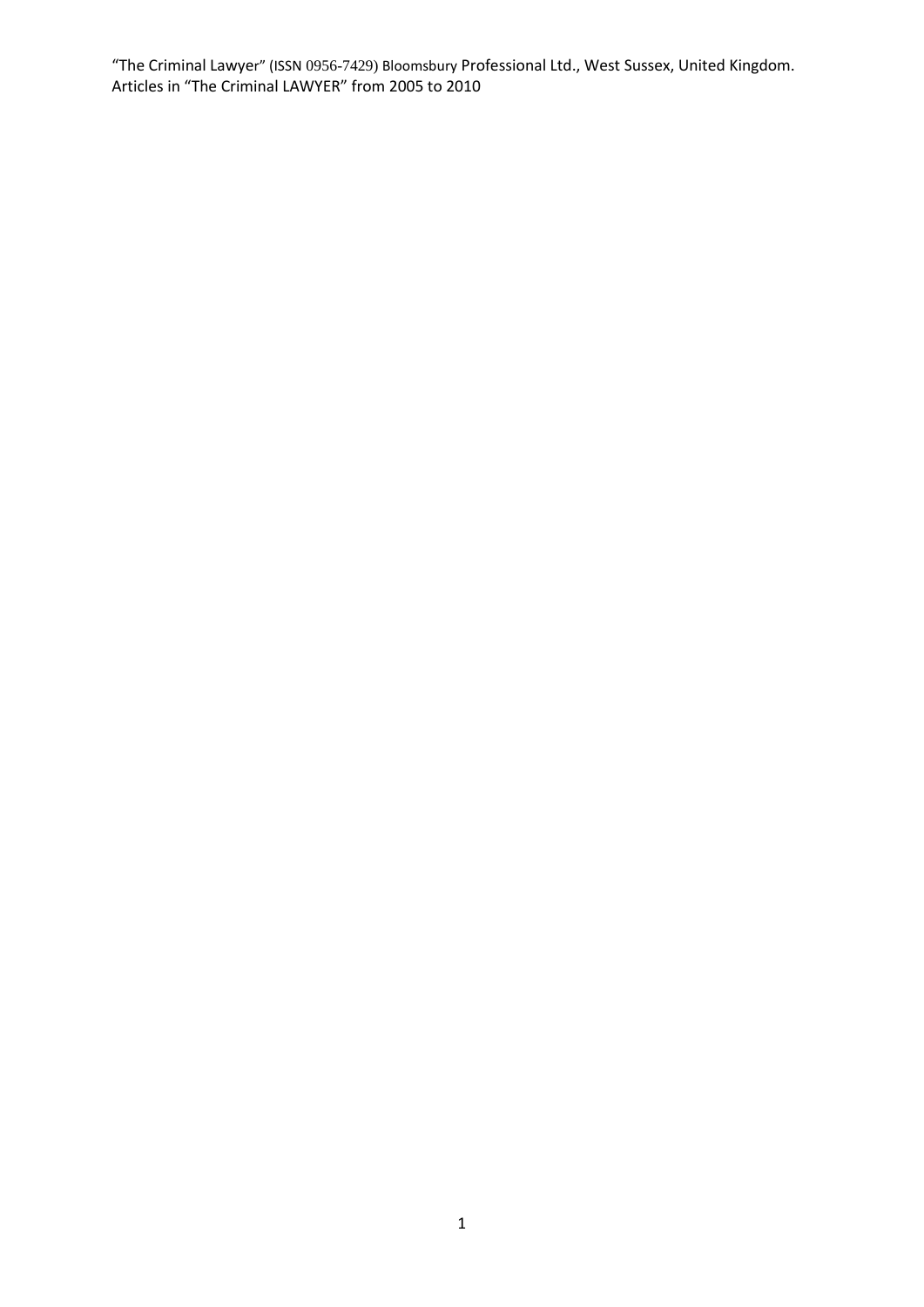**Bloomsbury Professional** 

# The Criminal Lawyer

| <b>Contents</b> |  |  |  |
|-----------------|--|--|--|
|                 |  |  |  |
|                 |  |  |  |
|                 |  |  |  |
|                 |  |  |  |

We would very much welcome any ideas for topics, offers to write articles, or any general comment you might have. Please email the managing or series editors at the email addresses given on the back page.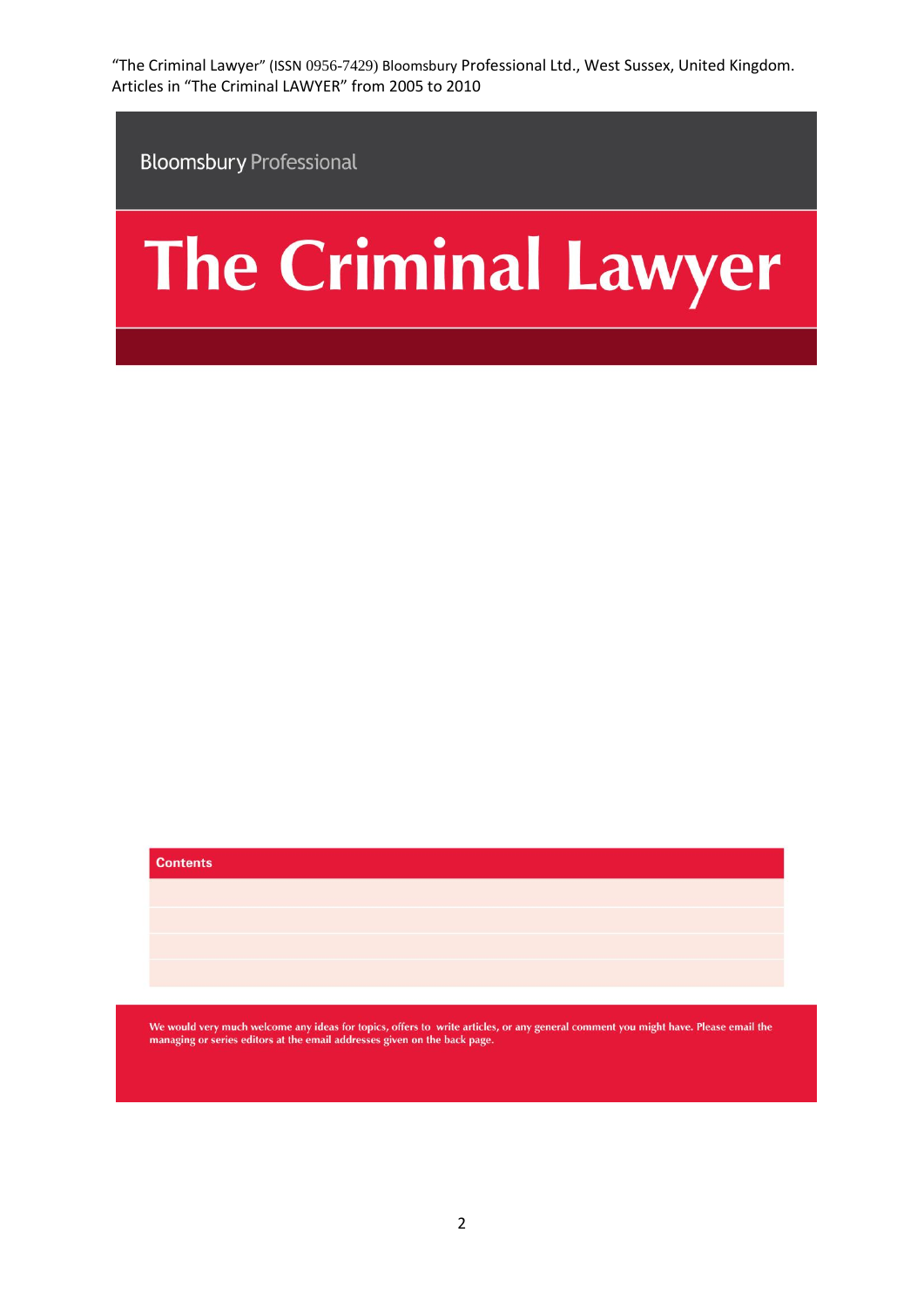**THE CRIMINAL LAWYER**

# **CONTENTS LIST – ARTICLES FROM 2005 to 2010**

## **No 148 January 2005**

Gross negligence manslaughter. Combat the trafficking of women and children. Break in- make my criminal justice policy.

#### **No 149 February 2005**

Sport: crime and consent. Presumed innocent? From Salem to Soham. From reivers to speeders: Anglo-Scots cross-border crime and policing.

#### **No 150 March 2005**

Gross negligence manslaughter and illegal activity. Tactical voting and vote-bartering. The Supreme Court: a separation of powers or a union of laws?

#### **No 151 April 2005**

Obtaining a money transfer by deception. The coroner: recent legislative aspects. The trial of Saddam Hussein. A visible authority.

#### **No 152 May 2005**

Duress: voluntary joining of criminal associations. The UK Fraud Offence Bill- a critical analysis. The computer and Internet crime conference 2005.

#### **No 153 June 2005**

Unlawful act manslaughter and assisting drug-abuse injection. Cutting the sinews of crime. The Criminal Justice Act 2003 and changes to extended sentences.

## **No 154 July/August 2005**

Conspiracy to defraud and drafting particulars of indictment. Finding a balance for tackling anti-social behaviour. Not-for-profit organisations and the combating of terrorist financing.

#### **No 155 September 2005**

Provocation: The Privy Council re-enters the fray. Vulnerable adults and the Criminal Justice system in England and Wales: some proposals for reform.

Book review.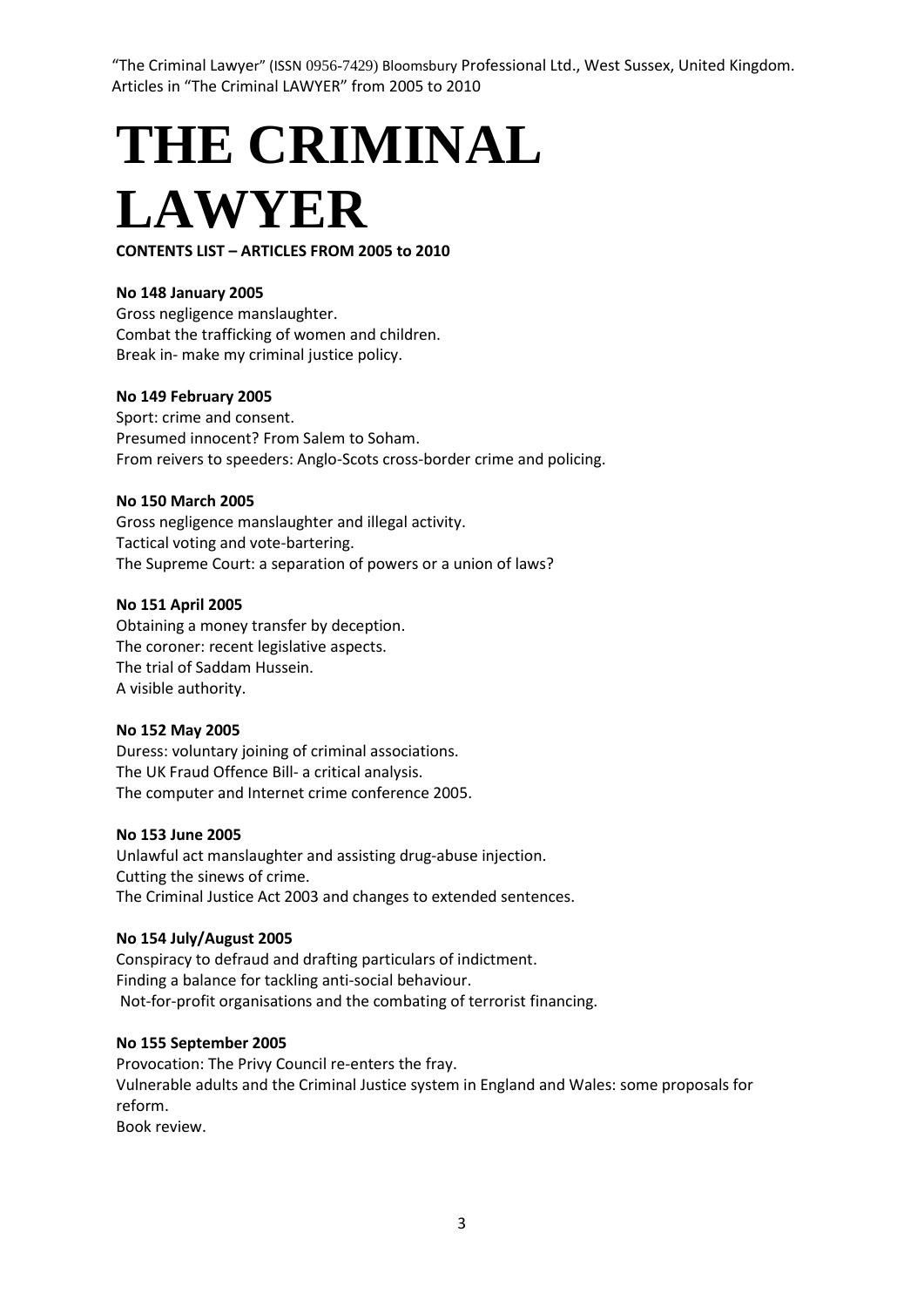## **No 156 October 2005**

The defence of necessity and the supply of cannabis. When stalkers become violent: the threat to public figures and private lives.

# **No 157 November/December 2005**

Non-consensual horseplay and involuntary manslaughter. Crooks and culpability: a study of fraud and fraudsters.

# **No 158 January 2006**

Jury directions on provocation. Are the victims of lust expendable?

## **No 159 February 2006**

Voluntary intoxication inducing mistaken belief: no defence to murder. Intermediaries and s.29 of the Youth Justice and Criminal Evidence Act 1999. Corporate killing: justice at last. The revised Police PACE Codes of Practice: An Englishman's home was his castle?

# **No 160 March 2006**

Conspiracy and drug trafficking. Severe personality disorder and its implications for the release of lifers and determinate sentence prisoners. The new arrest powers – some food for thought. Culpability or consequences.

# **No. 161 April 2006**

Joint enterprise and unforeseen consequences. Tribunals, show trials and judicial legitimacy. Obtaining property or pecuniary advantage by deception now classed as fraud.

# **No 162 May 2006**

The mens rea of incitement. The scope of actual bodily hard- cutting it fine in the Divisional Court. Reports for courts- risk assessment and e-OASYs Pre-Sentence Report. Tackling the trafficking of women and children- part 2.

# **No 163 June 2006**

The charge of arson. The law of unintended consequences- a perspective on the draft Directive on criminal measures to enforce intellectual property. Inter-country or trans-national organised crime.

## **No 164 July/August 2006**

The meaning of actual bodily harm. Extradition and mutual assistance – a changing landscape. Willing accomplices: Third- party complicity in the policy of 'extraordinary renditions' under International criminal law. The law on controlled drugs – some recent and proposed changes.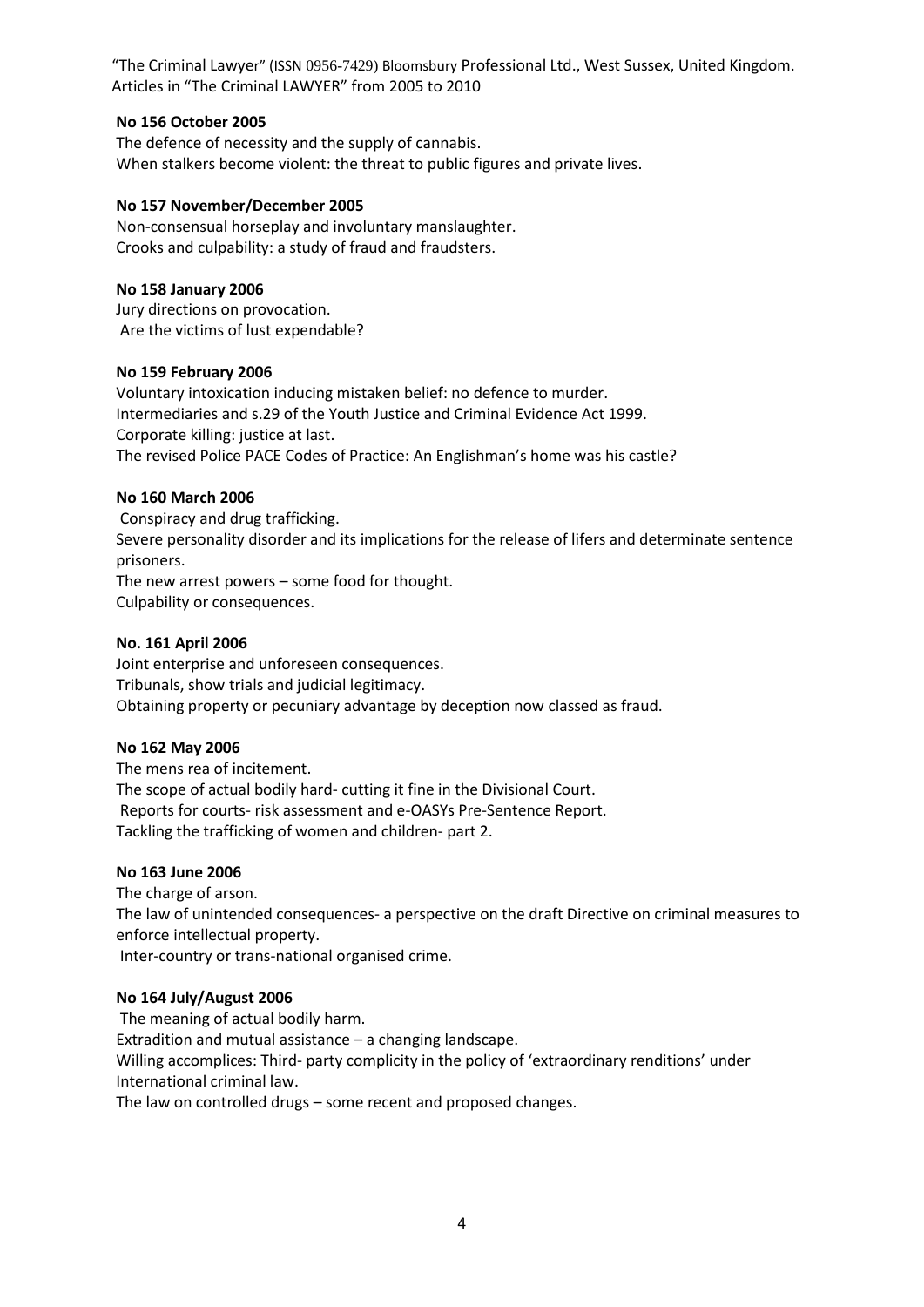# **No 165 September 2006**

Incitement and victims as parties to crime. Sexual assault and the Sexual Offences Act 2003 – a touch too far. Legal Aid- some international comparisons.

# **No 166 October 2006**

Self-defence and motive for revenge. A singularly delicate relationship: silence and the waiver of legal professional privilege.

# **No. 167 November/December 2006**

Unlawful act manslaughter and affray. Contestability and the future of the probation service. Mens rea and the 'purpose of obtaining sexual gratification'. Criminal powers and the HMRC.

# **No 168 January 2007**

Diminished responsibility and intoxication. Support for the vulnerable and intimidated witness and a voice for the victim. The reclassification of methamphetamine. Data protection and criminal justice: some recent developments in EU and domestic law.

# **No 169 February 2007**

Psychological injury and bodily harm. The Animal Welfare Act 2006. Why not abolish prisoner early release or at least substantially reduce its incidence?

# **No 170 March 2007**

Joint enterprise and jury directions on murder. UK and Russian cybercrime – are they mutually exclusive? Recent legislative questions and internal security policy. Victims" family statements- restitution or unauthorised evidence?

# **No 171 April 2007**

Rape and informed consent of HIV status. Indecent photographs of children – the scope of indecency. Trafficking for prostitution.

# **No 172 May 2007**

Dangerous driving and secondary party liability. The forensic use of bio-information- a response to the Nuffield Council on Bio-ethics. Some key elements of misuse of drugs legislation. Updates.

# **No 173 June 2007**

Intoxication and sexual assaults. Control orders: out of control? Criminality on the Internet.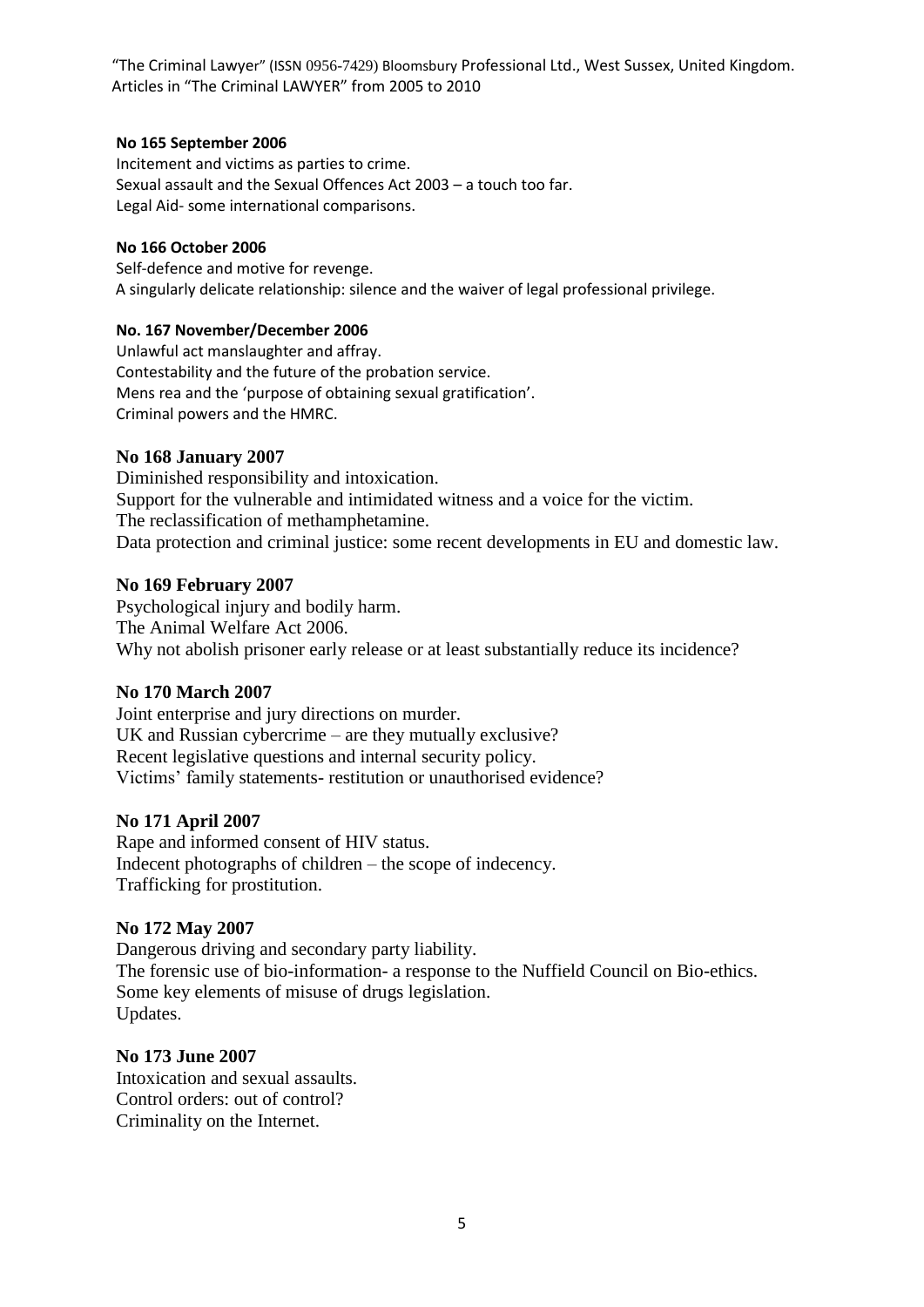# **No 174 July/August 2007**

Duress and the age of criminal liability. Another look at restorative justice. Voyeurism – early development in a new offence.

# **No 175 September 2007**

Subjective recklessness and the Offences against the Person Act 1861. Last stand for control orders under the Prevention of Terrorism Act 2005. Corporate Manslaughter and Corporate Homicide Act 2007 explored.

# **No 176 October 2007**

An examination of the European Evidence Warrant. Rape and drunken consent. Trafficking of counterfeit drugs. Legislation update; police technology update. Book Review.

# **No 177 November/December 2007**

Strict liability and low-flying aircraft. Sentencing in trafficking cases. Notes Roundup for 2007.

# **No 180 March 2008**

A new kind of criminal law? Accessorial Liability. Hearsay evidence. March 2008–CPD test Answers to February 2008 CPD test Updates.

# **No 181 April 2008**

Compensation for pension scheme fraud. Covert surveillance. Answers to March 2008 CPD test. April 2008 CPD test

## **No 182 May 2008**

Amendments of the Proceeds of Crime Act. Human rights and terrorists. May 2008 CPD Test. Answers to CPD test April 2008. Book review.

## **No 183 June 2008**

Peter Young's insanity plea. May 2008 CPD test. Answers to CPD test April 2008. Book review.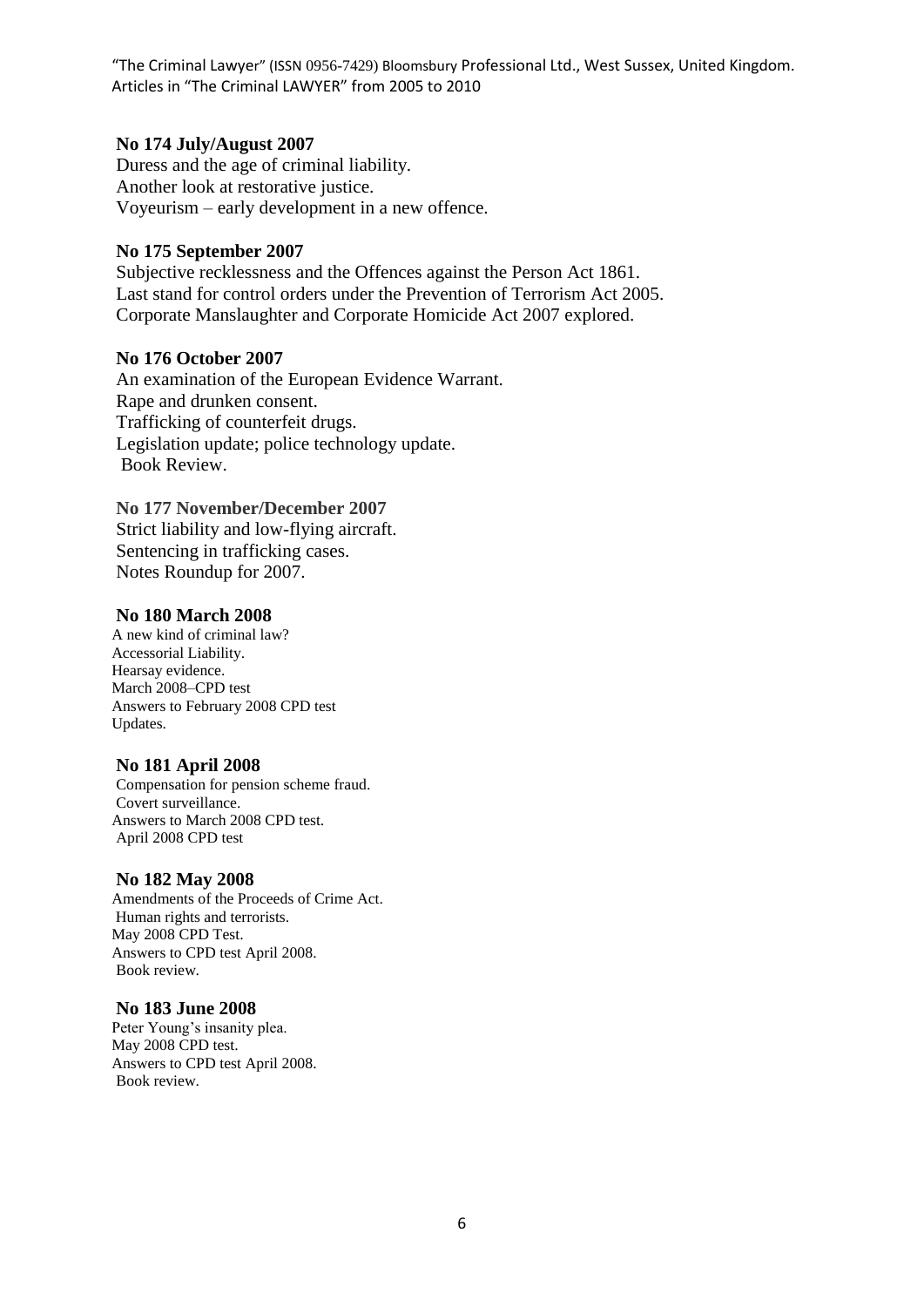## **No 184 July/August 2008**

Gross negligence manslaughter in heroin addict case. Sentencing of persons with mental disorder. Violence in the Home – how is the new law panning out? Human trafficking in 2008 – blowing away some myths. Answers to June 2008 CPD test. July-August CPD test.

#### **No 186 October 2008**

The Little Red School Book and other harmful publications. Book Reviews. Answers to September 2008 CPD test. CPD test October 2008.

## **No 187 November/December 2008**

A police caution for children. The criminal offence of causing infection of HIV virus. Imprisonment for Public Protection IPP – What is it all about? Answers to CPD Test October 2008. Witchcraft and Lollardy or 'the meaning of "evil". EU Terrorism – prevention methods. Young offender with a history of rape and other serious violence. Updates.

#### **No 188 January-February 2009**

The verdict of 'not guilty' by reason of unfitness to plead. The emperor's new clothes- forensic evidence. Extradition, deportation and citizenship- some legislative considerations. Updates.

#### **No 191 July –August 2009**

Child abuse in the United Kingdom. Violence in the home: governmental initiative or governmental gimmick? Child abuse: female genital mutilation acts of violence done to young girls for sexual control. Book Review- EU criminal law, Hart, 2009. Updates.

#### **No 192 September-October 2009**

The right to protest: should police charge demonstrators a fee? Coroners and Justice Bill 2009. Privileges exempt from the rules of evidence. Book Review- Hate on the Net, Ashgate, 2009. Book Review- Rediscovering rhetoric, Federation Press 2008. Updates.

## **No 193 November-December 2009**

Fire in social housing building. Voyeurism – the meaning of 'privacy' and 'breasts'. Retail burglaries. Book review.